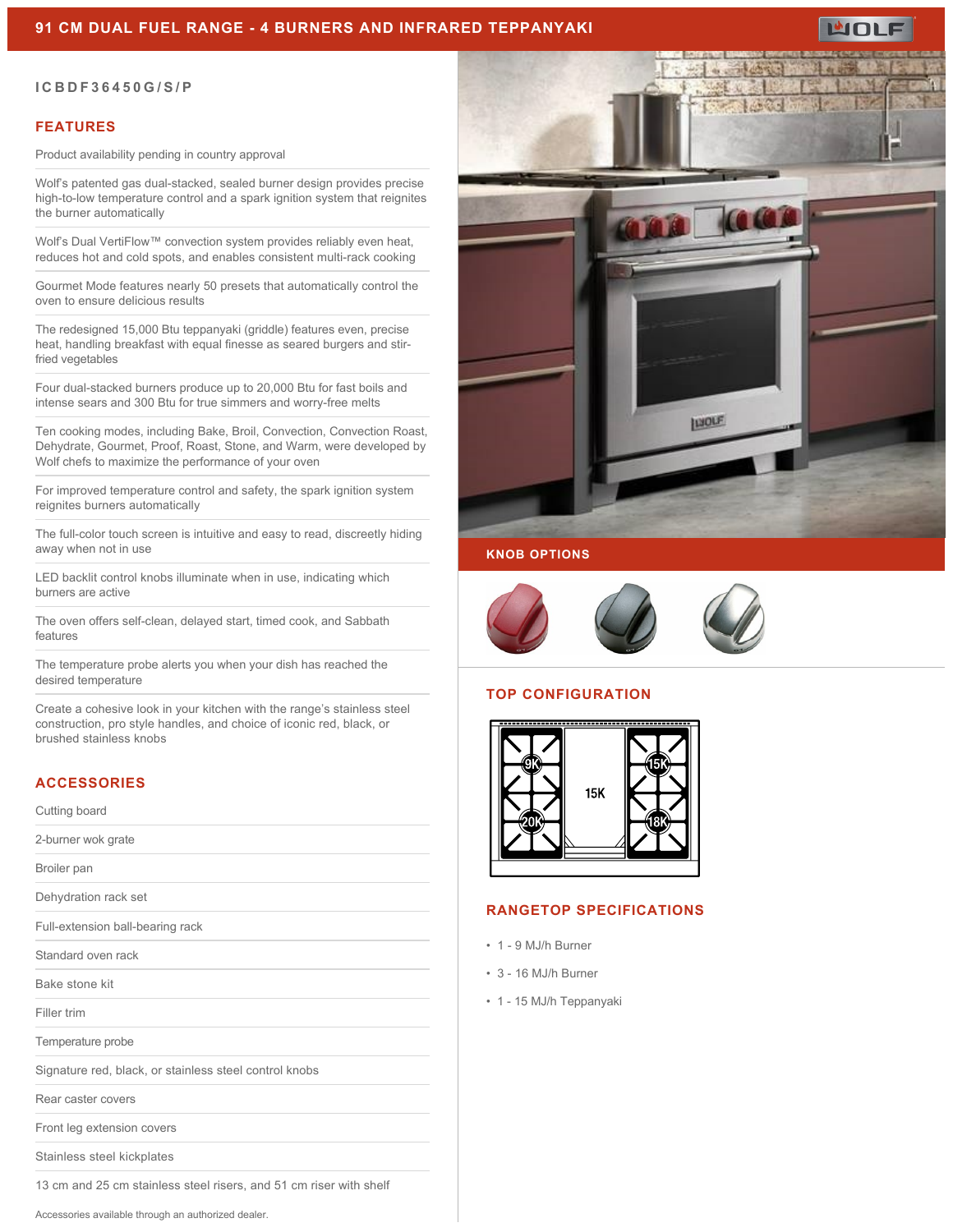Specifications are subject to change without notice. This information was generated on July 5, 2022. Verify specifications prior to finalizing your cabinetry/enclosures.